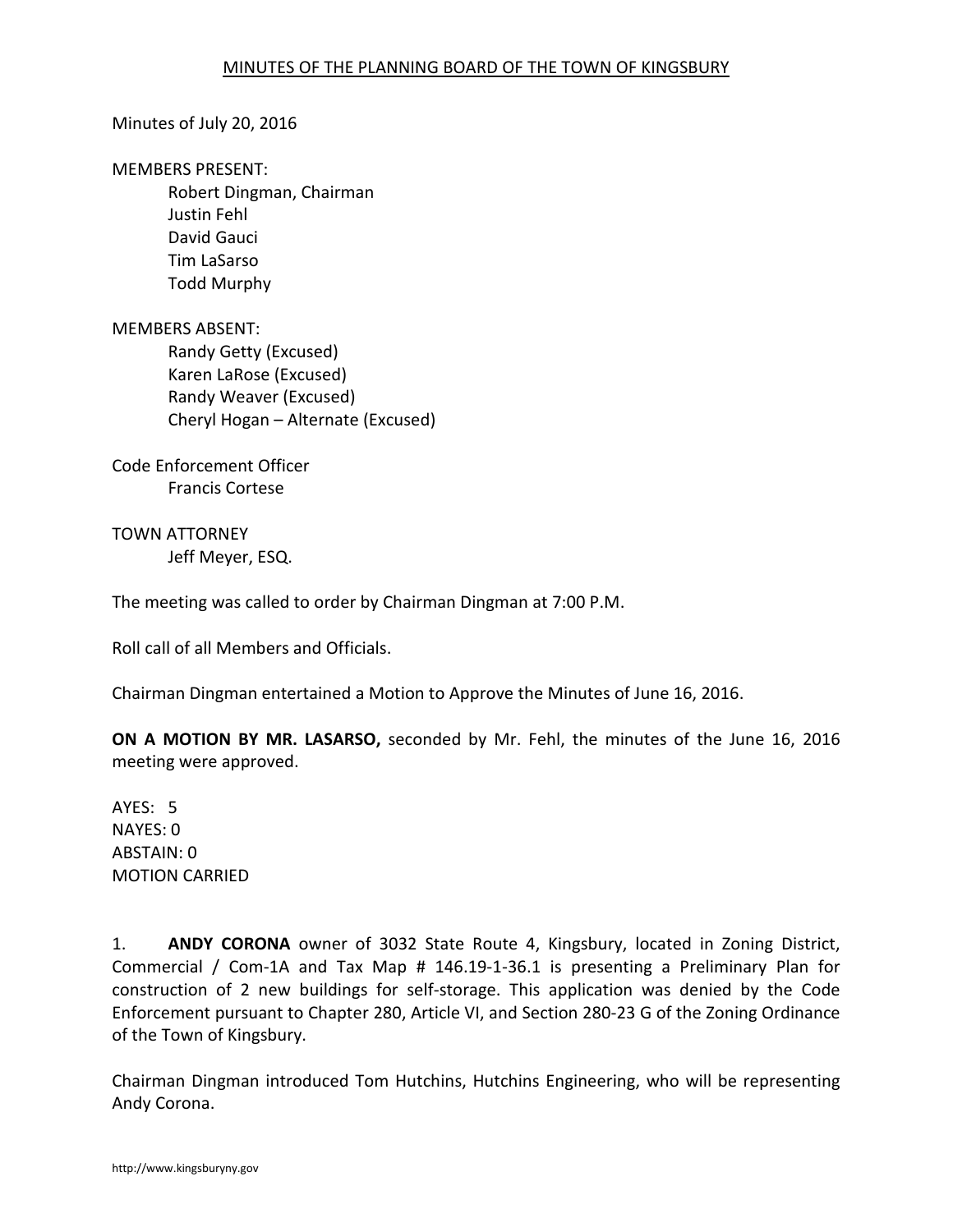Planning Board Meeting July 20, 2016 Page 2 of 14

Chairman Dingman stated to Mr. Hutchins and Mr. Corona all though it is not his position to apologize he will on behalf of the County. The County Planning Board did not meet on July 12, 2016 therefore this Board won't be able to take action on this project.

Chairman Dingman explained that we have to wait thirty days (30) from the time of submission for the county to respond. The 30 days will be up on Friday July 22, 2016. Chairman Dingman gave Mr. Corona the option to present the project tonight and have a brief meeting after the 30 days are up.

Mr. Corona stated they would present the project and then have a brief meeting next week if possible.

Mr. Hutchins stated he doesn't have anything to add to this project from the meeting on June 16, 2016.

Mr. Hutchins stated that they are proposing two storage buildings, one would be 20 x 200' and the second one would be 30 x 200'. There is a required 50 foot buffer to the adjoining residential property which was met. They are proposing the first building would be 50 ½ feet off that property line. However, this would be one side access only. The doors would be on the inside only of the drive. The backside would not have any access. Access will be from the northerly parcel. The second unit will be a two sided storage unit with a circular drive for access to both buildings. The new buildings will match the existing buildings.

Chairman Dingman opened the Public Hearing.

There were not any comments. The Public Hearing was closed.

2. **SKETCH PLAN REVIEW -** Robert Springer, R2M Holdings LLC, owner of Tax Map # 146.-1- 6, commonly known as 100 Dean Road, Kingsbury, located in Zoning District, RA-1A is seeking Subdivision approval of one lot into four lots. Plans for proposal are available at Kingsbury Town Hall, 6 Michigan Street, Hudson Falls, New York during regular business hours.

Chairman Dingman introduced Robert Springer, R2M Holdings LLC and Kristin Darrah, PLS, Darrah Land Surveying, PLLC to address the Board.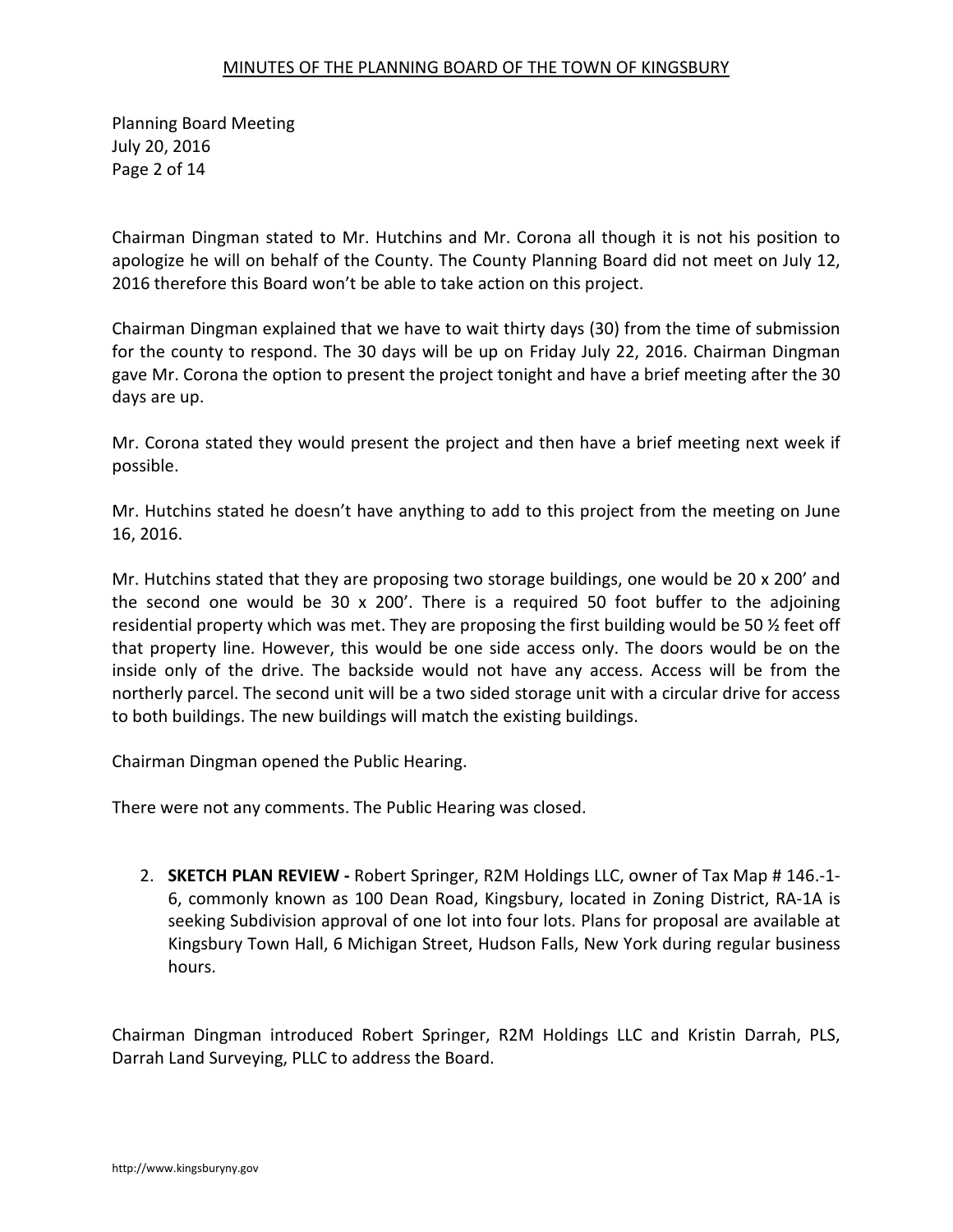Planning Board Meeting July 20, 2016 Page 3 of 14

Mr. Springer stated he would like to divide this property into four (4) lots. There is approximately 25 acres with 400 feet of road frontage. The lot sizes would be 7.94 +/- acres, 8.47+/- acres, 5.0 +/- acres and 3.55 +/- acres. Each lot will have 200 feet of road frontage. Mr. Springer plans to build up scale farm houses on the lots. They would be serviced by municipal water line along Dean Road and on-site wastewater disposal systems. Mr. Springer stated the farm house and barns will remain on the site. He understands there is water and gas up to the farm house. Mr. Springer stated he would be giving the Town an easement to this property in order to have water. He will be moving the current driveway.

Jim Chase, Kingsbury Water Superintendent stated the he has spoken with Mr. Springer they would probably allow a 2 inch line off coming off the main. The main on Dean Road is extremely large. There are very few water customers on Dean Road and there is no needed to extend the main. The upper lot would be an elevated rise; any pumps to boost pressures or anything else that is needed would be the responsibility of Mr. Springer. Mr. Springer will have to pay for additional taps, and perform the work. Also there is a hook up fee Mr. Springer will responsible for.

Chairman Dingman questioned the driveway on Lot 2 being on Lot1. Mr. Springer stated he will be moving the driveway so that is only on Lot 2.

3. **SKETCH PLAN REVIEW** - Robert Springer, R2M Holdings LLC, contract vendee Tax Map # 137.-1-69.11, commonly known as Casey Road, Kingsbury, located in Zoning District, RA-1A is seeking Subdivision approval of one lot into three lots. Plans for proposal are available at Kingsbury Town Hall, 6 Michigan Street, Hudson Falls, New York during regular business hours.

Mr. Springer stated the survey is not completed on this project. He will have it by the August meeting. The property is 15.12 +/- acres and has 600 feet of road frontage. He would like to subdivide this parcel into three (3) lots with each lot having five (5) acres.

Mr. Springer stated it is his understanding municipal water is not far from this property as well as gas. The gas he believes is on the opposite side of the road from the property.

Mr. Chase stated the water is about 300 feet from this property and the gas is directly across the road from the property. Mr. Chase stated Mr. Springer will need to have his engineer draw up plans stating the water can reach this property. He would need a tap installed on the opposite side of the road. Mr. Chase stated any pumps, boost pressures or anything else that is needed will be the responsibility of Mr. Springer.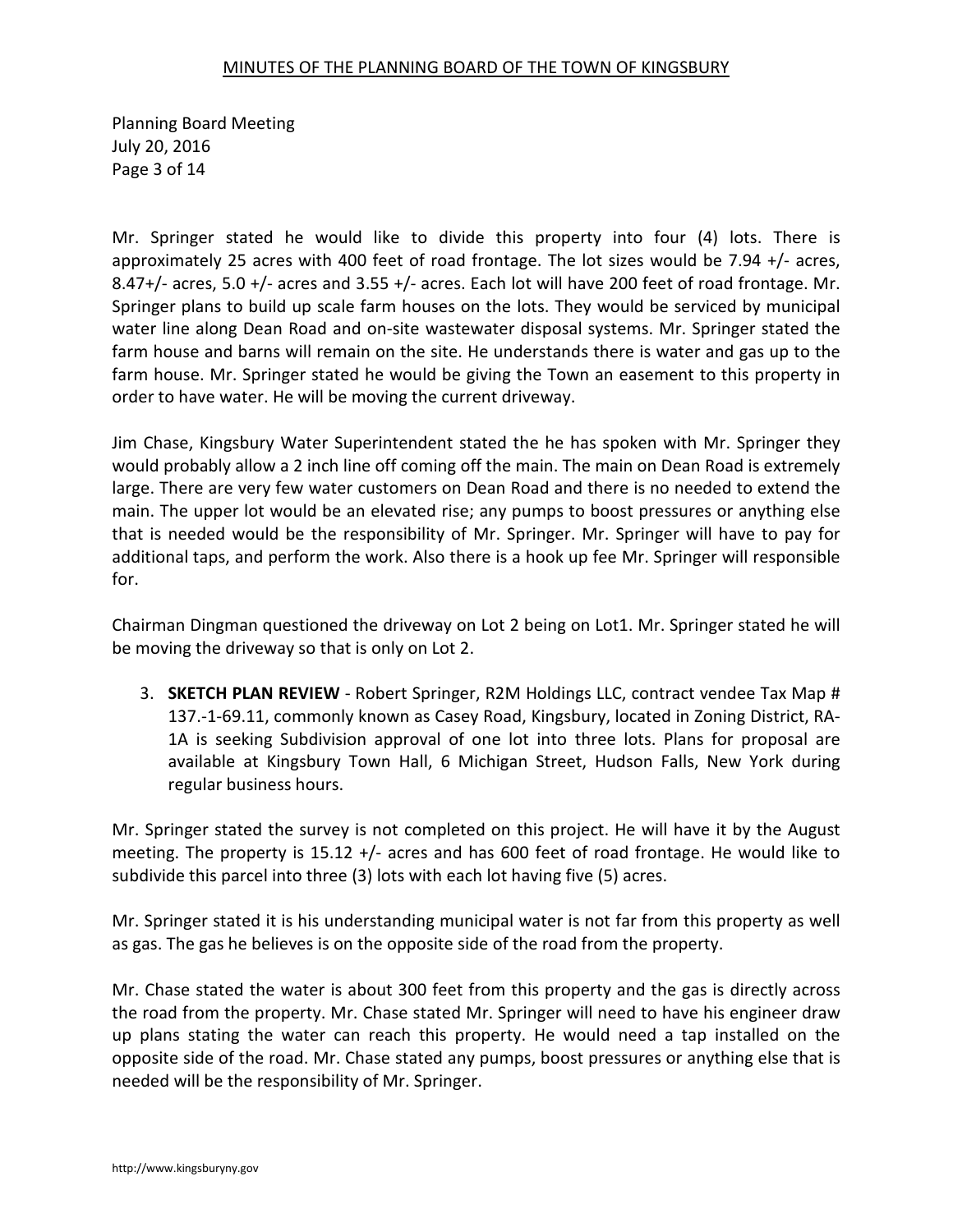Planning Board Meeting July 20, 2016 Page 4 of 14

Mr. Chase stated there is work to be done in that area. If you are going to develop in this area the highway department would be willing to dig trench across for the water line. The highway department is planning to repave Casey Road next year and this will save money for Mr. Springer and the Town. Mr. Chase stated there is a force main approximately 200 feet from this site that Mr. Springer may want to check into the cost of septic's verses municipal sewer system hookup.

Mr. Springer stated he will be looking into the water and sewer hookup. Mr. Springer stated he is planning on building upscale farm houses at this location as well. He feels people can have country living and still be close enough to Queensbury and Lake George.

Chairman Dingman questioned how far away Ferguson Lane was to this property. Mr. Chase stated it is about 200 feet.

Chairman Dingman stated there has been a number of people who have talked about country living and wanted Mr. Springer to be aware of how close he will be RWS Manufacturing Inc.

Mr. Springer stated he is under contract with the closing schedule for the week of July 25, 2016.

Mr. Cortese stated in order to set the Public Hearing, that, Mr. Springer will have to have a signature page from the property owner property.

Mr. Springer will be in contact with Mr. Cortese after the closing so we can publish the Public Hearing Notice.

Attorney Meyer stated Mr. Springer does need to submit a survey of this project.

4. Pursuant to the provisions of Chapter 280, Article VI, Section 280-23 G of District Regulations ordinance of the Town of Kingsbury, New York, notice is hereby given that a public hearing will be held by the Planning Board of the Town of Kingsbury, County of Washington and State of New York, on the  $20<sup>th</sup>$  day of July, 2016 at 7:00 PM in the Town Hall, 6 Michigan Street, Kingsbury, New York on the following matter. Request by Schermerhorn Real Estate Holdings, LLC, contract vendee of Tax Map # 146.14-1-3, commonly known as 1189 Dix Avenue, Kingsbury, NY located in a Commercial Zoning District to construct One Three Story (100 units) Senior Housing Building. Plans for proposal are available at Kingsbury Town Hall, 6 Michigan Street, Hudson Falls, New York during regular business hours.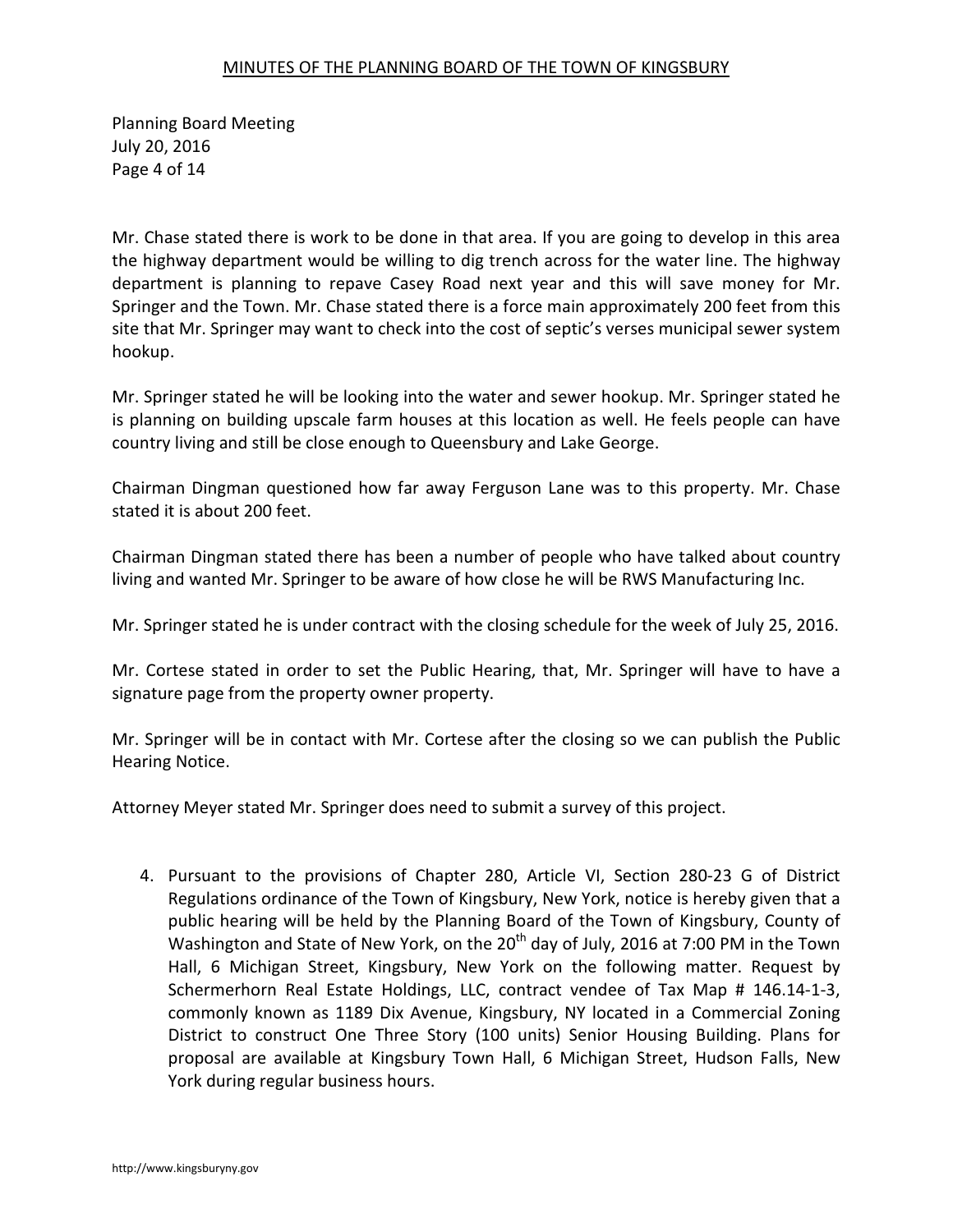Planning Board Meeting July 20, 2016 Page 5 of 14

Chairman Dingman introduced Joseph Dannible, R.L.A., Environmental Design Partnership, LLP who will be representing Rich Schermerhorn, Schermerhorn Real Estate Holdings, LLC to address the Board.

Mr. Dannible stated he is here tonight with an application for a 100 unit senior housing located on Dix Avenue, Kingsbury with a connection to Queens Drive. The parcel acre is 15.67 acres and zone Commercial and LDR-25. Senior housing and multi-family dwelling are permitted in these zones. The gross square footage of the building is approximately 140,000 square feet. They are within the constraints of the municipal density. At a future date they are looking too developed further into the property, at that time they will come before the Board. There are no plans at this time.

Mr. Dannible stated they were in front of the Planning Board on February 18, 2015 and received a very favorable response from the Board. The only outstanding item at that meeting was the developing of the septic system. They submitted to the Department of Health and Department of Environmental Conservation in March of 2015. In March of 2016 they received a response from the DEC. In the response they made some modifications and subsequently received a permit to allow the septic system for this development. Mr. Dannible stated the Town was provided with a copy. They are here tonight to get final approval for this project.

Chairman Dingman stated this Board is composed of different members than in February 18, 2015 meeting and asked Mr. Dannible to explain the septic system and how it was going to work.

Mr. Dannible stated they are going to have a large septic tank with dosing field. Essentially there are varying pumps that pump back and forth between one another. There will be four (4) individual lines run to the four (4) septic fields that will dosed periodically so that not all sewage is continuously flowing into one field. They are dosed and then have time to settle down before the dosed again at a later date.

Chairman Dingman questioned Mr. Dannible regarding the curb cuts going to Dix Avenue and Queens Drive.

Mr. Dannible stated there will be a curb cut going out to Dix Avenue. There was a traffic study done by T.R. Johnson Engineering. It was estimated there would be 24 to 26 trips during the AM or PM peak hours. That level of traffic has no impact to the surrounding network of road. There was a report delivered to the town last year. There will be a second curb cut to Queens Drive as well. There are two points of ingress and egress to the site. This will be very helpful for emergency vehicles.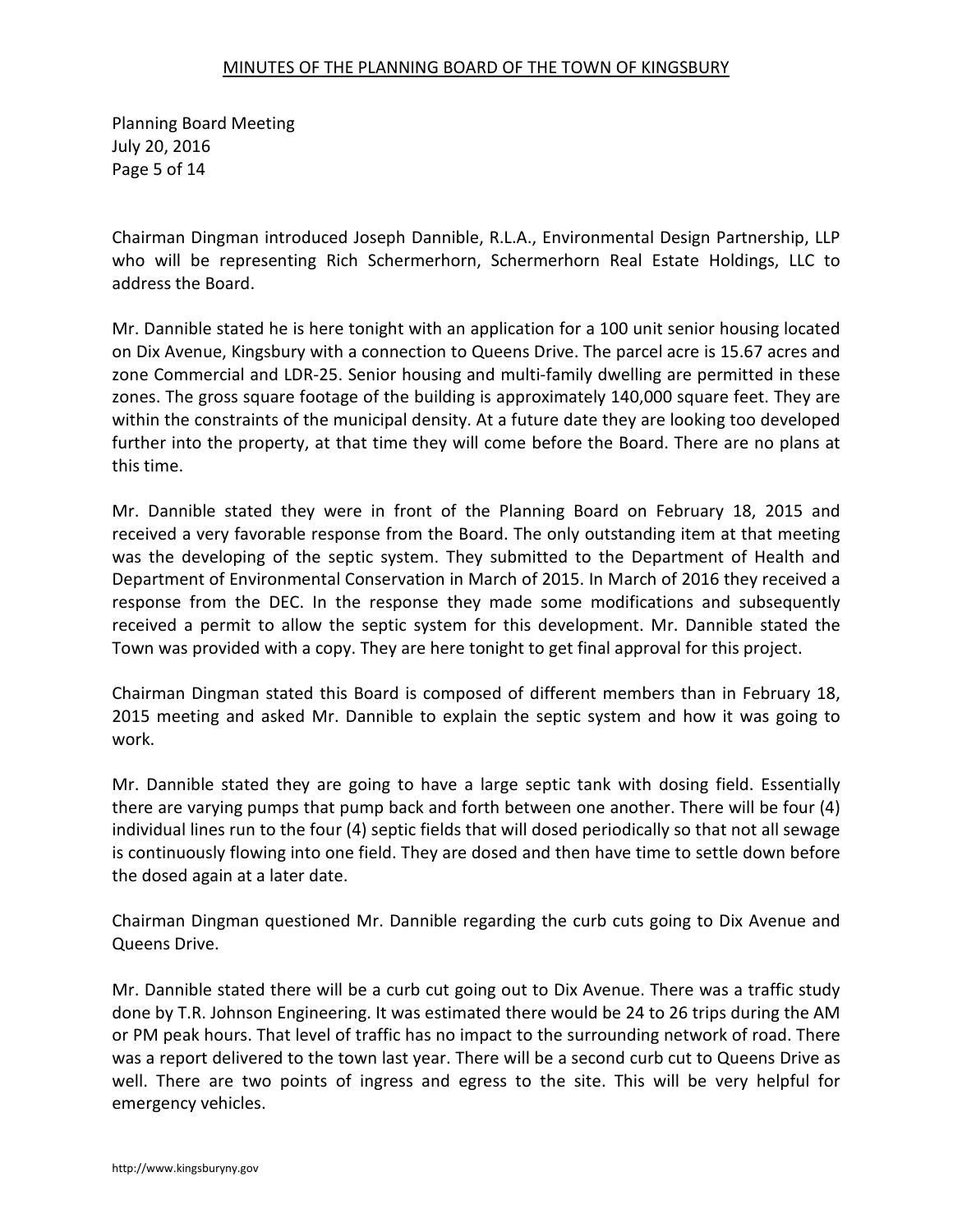Planning Board Meeting July 20, 2016 Page 6 of 14

Mr. Chase stated he is in talks with Mr. Schermerhorn regarding water hook up. The current negotiations provide for the applicant to convey a water line easement along the eastern boundary of the property and to run a water line from Dix Avenue to Bonner Drive. The cost associated with water hook-up fees and expenses of laying the pipe are the items being negotiated presently. Regardless of expenses and in accordance with the prior meeting, the easement for the water line will be made a condition.

Chairman Dingman indicated that he understood that the traffic study indicated that this project would have little or no effect on traffic, but the general public will be skeptical due to the heavy traffic at various times of the days. This project will be blamed.

Chairman Dingman stated there was talk about sidewalks at this location.

Mr. Dannible stated they have sidewalks internal through the development and one the Queens Drive. The sidewalk along Dix Avenue will be rehabbed and connect to Queens Drive.

Mr. Fehl had concerns with the location of construction site and concrete washout area.

Mr. Dannible stated concrete washout area will be a small excavated area and lined. This area will be cleaned out periodically during construction when it gets to a certain level. This area will also have to be inspected by DEC.

There was a discussion concerning pedestrian access along Dix Avenue and whether it would be possible to provide direct access to Ginny Rae's Diner. The Applicant stated they would investigate whether access was feasible, but was unable to make any representations. The applicant stated that the sidewalk along Dix Avenue will be rehabbed and replace with concrete as necessary.

There being no comments from the public, Chairman Dingman closed the public hearing.

Discussion ensued among the Board with questions addressed by the Applicant

**ON A MOTION BY MR. GAUCI**, and seconded by Mr. LaSarso the Kingsbury Planning Board declares lead agency status and having reviewed the long form SEQRA submission and having taken a hard look at the potential environmental impacts finds that there are no potential negative environmental impacts anticipated from this project and the Board issued a negative declaration on the project.

The Board then reviewed the proposed Resolution.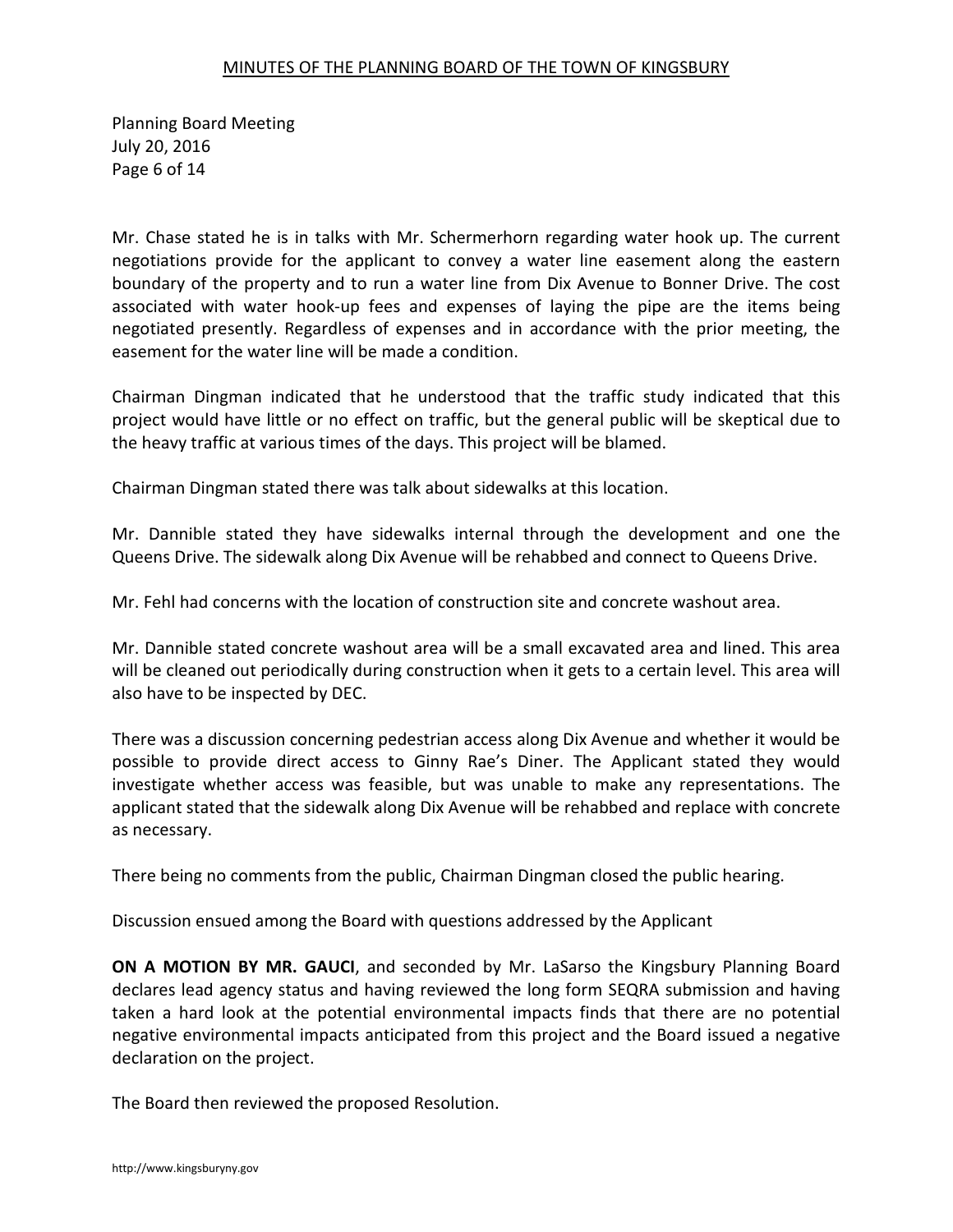Planning Board Meeting July 20, 2016 Page 7 of 14

# **PLANNING BOARD OF THE TOWN OF KINGSBURY COUNTY OF WASHINGTON, STATE OF NEW YORK**

Adopted July 20, 2016

Introduced by **Timothy LaSarso;**  who moved its adoption

Seconded by **David Gauci**

# **RESOLUTION APPROVING SITE PLAN APPLICATION OF SCHERMERHORN REAL ESTATE HOLDINGS, LLC**

**WHEREAS**, pursuant to Article VIII of the Zoning Local Law of the Town of Kingsbury contained in Chapter 280 of the Code of the Town of Kingsbury (hereafter the "Zoning Local Law"), the Town of Kingsbury Planning Board (hereafter the "Planning Board") is authorized and empowered to review and approve, approve with modifications or disapprove site plans prepared in accordance with said Article VIII of the Zoning Local Law; and

**WHEREAS**, Joseph C. Dannible, as Agent for Schermerhorn Real Estate Holdings, LLC (hereafter the "Applicant"), by application dated January 21, 2015 has applied for site plan review by the Planning Board for the construction of one three-story (100 unit) senior housing building, together with on-site roads, parking areas and driveways, and water and septic improvements to be located at 1189 Dix Avenue, Town of Kingsbury (hereafter the "Proposal"); and

**WHEREAS**, the Applicant has submitted to the Planning Board the following: site plans, layout landscaping, planting, grading drainage and sediment control plans, utility plans, traffic engineering report, and revised plans addressing comments of the Planning Board, and the Planning Board has considered the comments of the applicant and its agents (all of the above hereafter referred to as the "application"); and

**WHEREAS**, the Proposal as reflected in the Application is located in the COM-1A and LDR-25 zoning districts, as defined in the Zoning Local Law, and pursuant to Section 280-23, site plan approval is required for this development in the COM-1A zoning district; and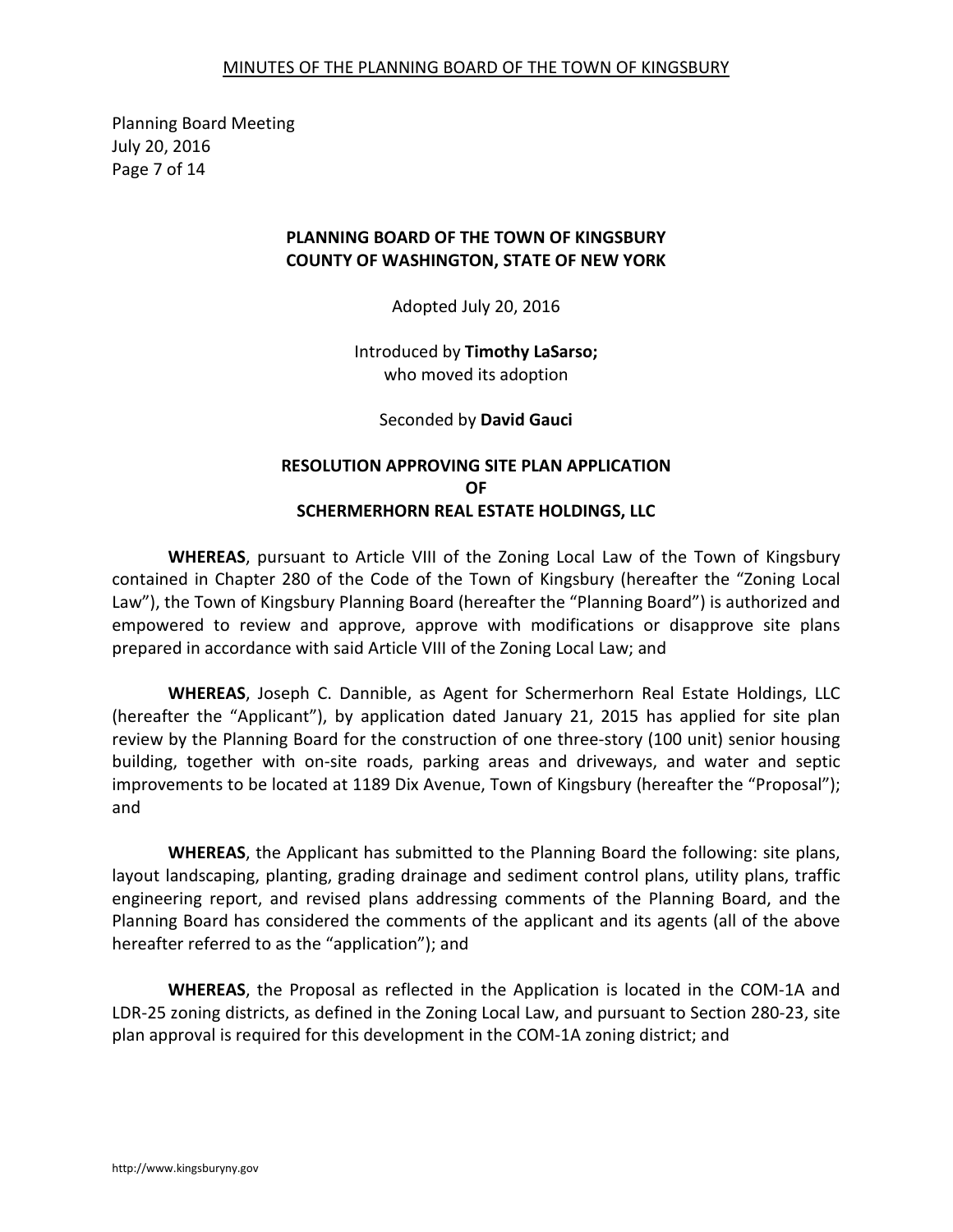Planning Board Meeting July 20, 2016 Page 8 of 14

**WHEREAS**, the Planning Board accepted the Application and the Washington County Planning Board has reviewed the Application and recommended approval with conditions and comments as noted on its recommendation, a copy of which shall be included in the record herewith; and

**WHEREAS**, the Application, having previously been determined by the Planning Board to be a Type I action under the State Environmental Quality Review Act, and the Planning Board having reviewed the EAF submitted for this Application and taken a hard look at the potential environmental impacts of the project and issued a negative declaration prior to taking up the review of the matter under Article VIII of the Zoning Local Law; and

**WHEREAS**, the Planning Board is prepared to review the application and make a final determination thereon in accordance with Article VIII of the Zoning Local Law.

# **NOW THEREFORE BE IT RESOLVED**:

 Section 1. The Planning Board hereby adopts the following findings in accordance with §280-34(C) of the Zoning Local Law:

 a. Location, arrangement, size, design and general site compatibility of buildings, lighting and signs.

Are acceptable as designed.

 b. Adequacy and arrangement of vehicular traffic access and circulation, including intersections, road widths, pavement surfaces, dividers and traffic controls.

Are acceptable as designed.

 c. Location, arrangement, appearance and sufficiency of off-street parking and loading.

Are acceptable as designed.

 d. Adequacy and arrangement of pedestrian traffic access and circulation, walkway structures, control of intersections with vehicular traffic and overall pedestrian access.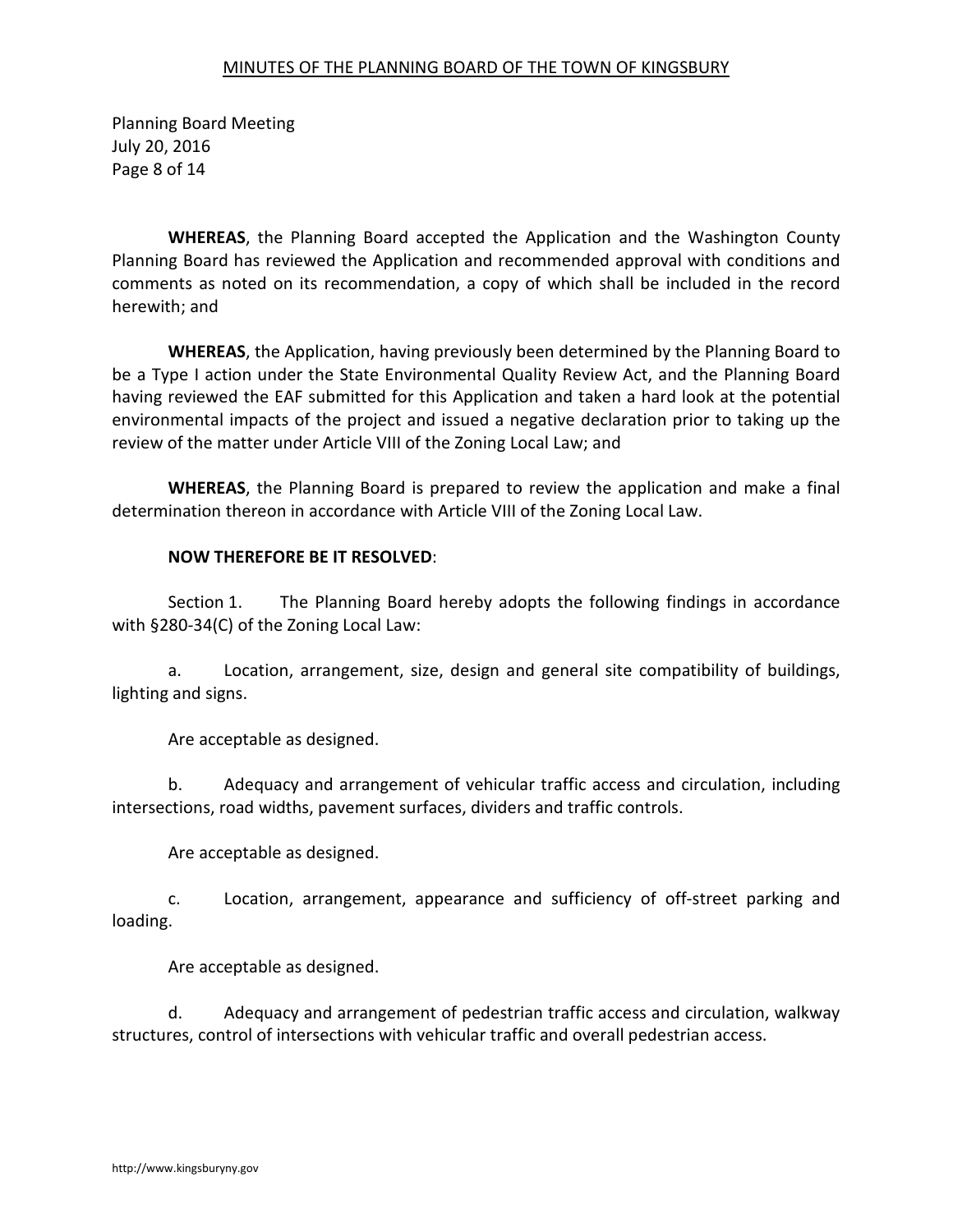Planning Board Meeting July 20, 2016 Page 9 of 14

 Are acceptable as designed, pursuant to the conditions contained herein with the inclusion on a concrete sidewalk along Dix Avenue, suitable ADA compliant pedestrian accessibility to Queens Drive, and the Applicant reexamining the feasibility of providing direct pedestrian access to the adjoining commercial property. The Applicant has agreed to install said access where feasible.

e. Adequacy of stormwater and drainage facilities.

Are acceptable as designed.

f. Adequacy of water supply and sewage disposal facilities.

Are acceptable as designed.

 g. Adequacy, type and arrangement of trees, shrubs and other landscaping constituting a visual and/or noise buffer between the applicant's and adjoining lands, including maximum retention of existing vegetation.

Are acceptable as designed.

 h. Adequacy of fire lanes and other emergency zones and the provision of fire hydrants.

 Are acceptable as designed. Additionally, the Fire Company has confirmed that the additional building height will not create any issues and that they are capable of safely responding to an emergency on site.

 i. Special attention to the adequacy and impact of structures, roadways and landscaping in areas with susceptibility to ponding, flooding and/or erosion.

Are acceptable as designed.

 Section 2. Based on the review of all of the Application materials, and based on the findings contained above, the Planning Board hereby adopts the following findings in accordance with §280-35 of the Zoning Local Law:

 a. Does the use comply with all other requirements of the Zoning Local Law, including the dimensional regulations of the zoning district in which it is proposed to be located?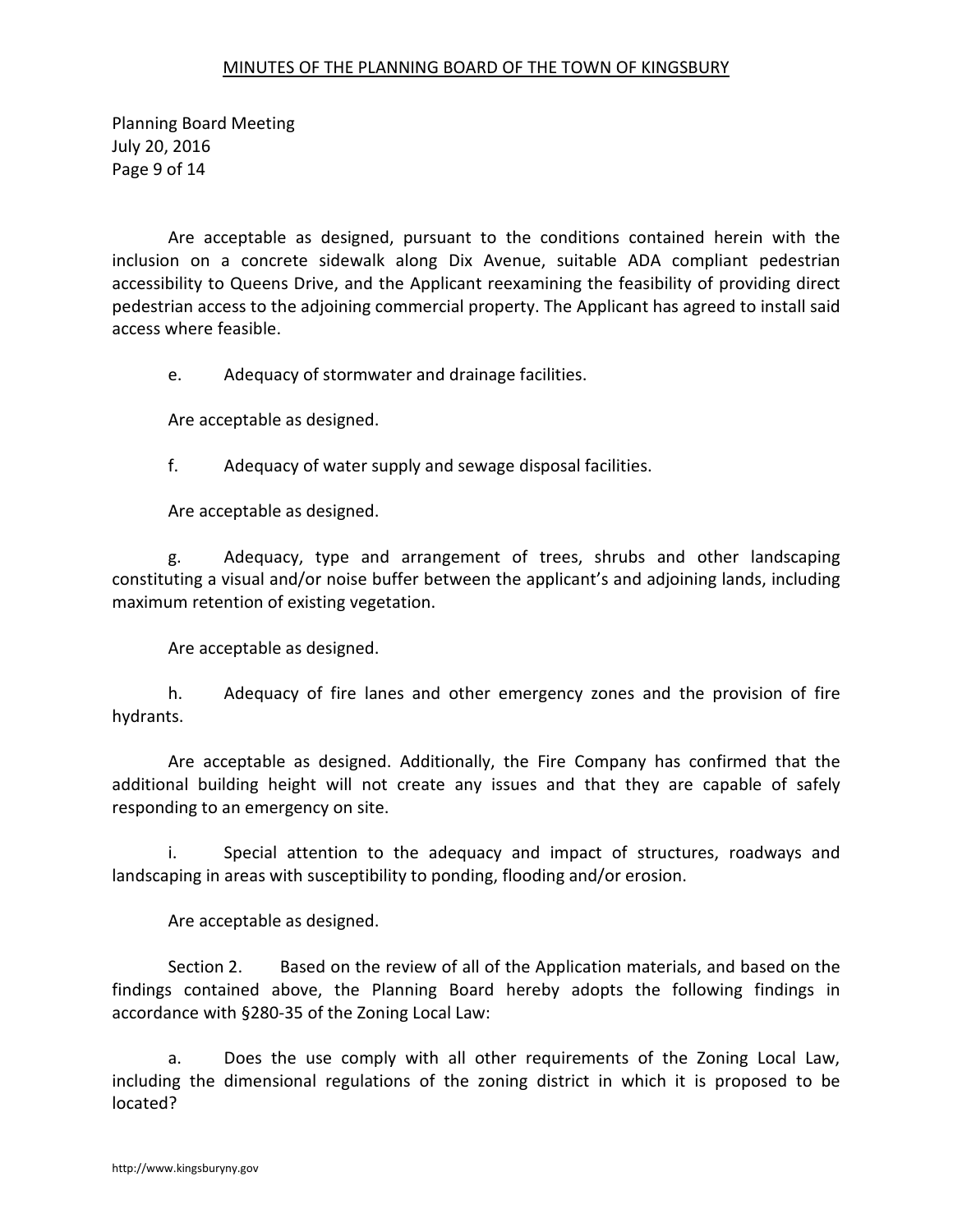Planning Board Meeting July 20, 2016 Page 10 of 14

 Yes, the building complies with the zoning requirements. The exception to the compliance is the building exceeds the height requirements, but said requirement is hereby waived based upon the report of the fire company.

 b. Will the use be in harmony with the general purpose and intent of the Zoning Local Law, specifically taking into account the location, character and size of the proposed use and the description and purpose of the district in which such use is proposed, the nature and intensity of the activities to be involved in or conducted in connection with the proposed use, and the nature and rate of any increase in the burden of supporting public services and facilities which will follow the approval of the proposed use?

Yes, the use is in harmony with the Zoning Local Law.

 c. Will the establishment, maintenance or operation of the proposed use create public hazards from traffic, traffic congestion, or the parking of automobiles or be otherwise detrimental to the health, safety or general welfare of the persons residing or working in the neighborhood of such proposed use or be unduly detrimental or injurious to the property and improvements in the neighborhood or to the general welfare of the Town?

 The prosed use will not create traffic issues. The applicant submitted traffic studies confirming that while the Dix Ave corridor is congested and this will contribute to it, it will not be to the detriment of the neighborhood nor Town.

 d. Will the project have an undue adverse impact upon the natural, scenic, aesthetic, ecological, wildlife, historic, recreational or open space resources of the town or upon the ability of the public to provide supporting facilities and services made necessary by the project, taking into account the commercial, industrial, residential, recreational or other benefits that might be derived from the project?

The project will not have and undue adverse impact.

 Planning Board shall take into account the following factors contained in §280-36 of the Zoning Local Law?

- a. Water. No.
- b. Land. No.
- c. Air. No.
- d. Noise. No.
- e. Critical resource areas. No.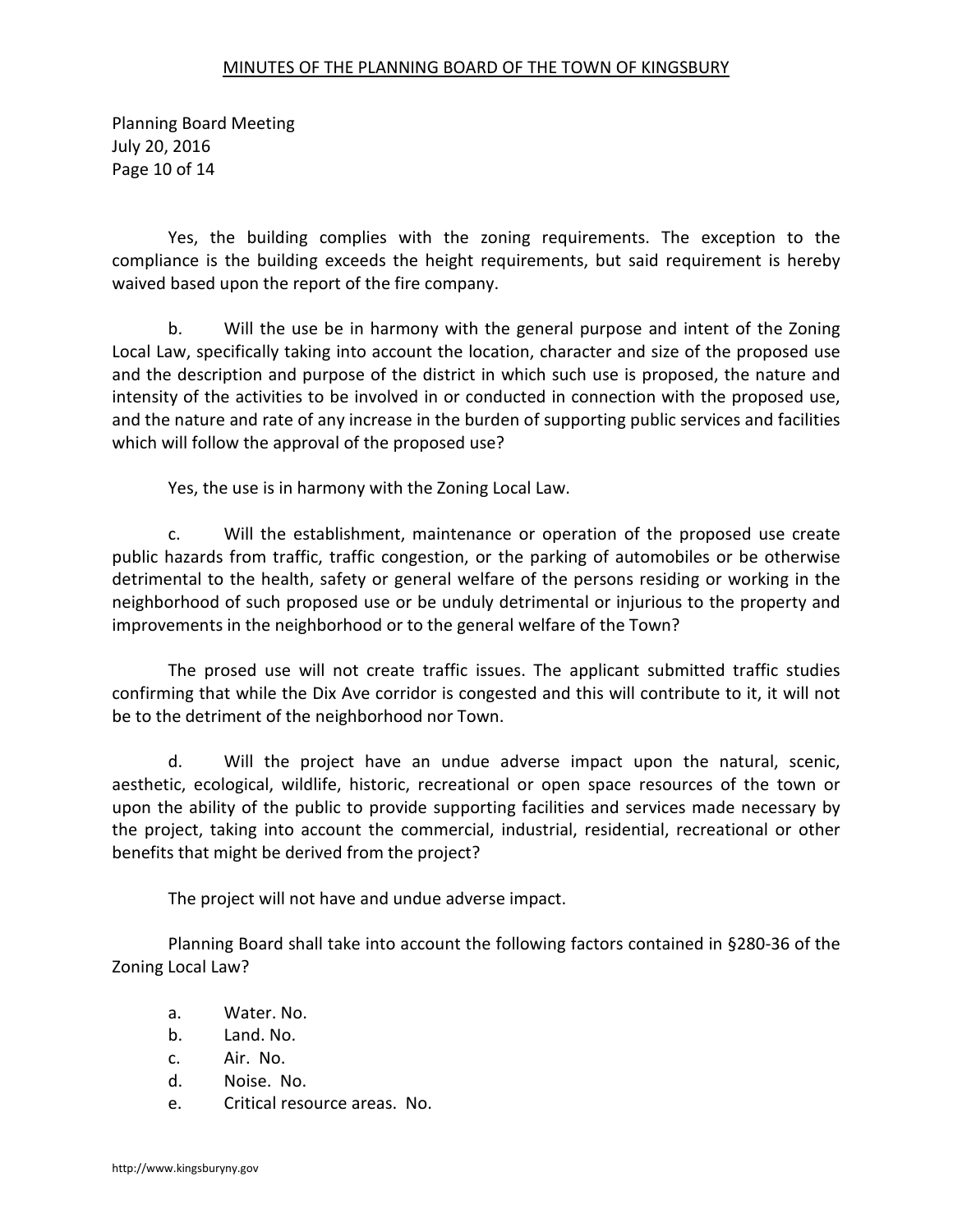Planning Board Meeting July 20, 2016 Page 11 of 14

- f. Wildlife. No.
- g. Aesthetics. No.
- h. Historic site conditions. No.
- i. Site development considerations. No.
- j. Governmental service and control factors. No.

Section 3. County Planning Board:

The County Planning Board requested the local board to review and investigate the following items:

Consider asking the applicant if changes to the architecture of the proposed structure can be made. Planning Board Meeting

July 20, 2016 Page 11 of 13

- 1) Consider asking the applicant about the possibility of providing walking trails through the undeveloped portion of the property
- 2) Consider reexamining the wastewater system design in light of rapidly percolating sols and the DEC regulations pertaining to such situations.

The DEC has approved the design, a copy of which was submitted by the applicant.

 Where the decision of the Planning Board is contrary to the County Planning Board's recommendations, the determination by the Planning Board shall control provided the approval has been granted by a vote of a majority plus one of all of the members.

Section 4. Approval and Conditions.

 Based on all of the foregoing, and all of the evidence and materials submitted by the Applicant, the Application is hereby approved with the following conditions:

a. The Applicant shall dedicate a 20 foot water line easement along the western boundary extending to Bonner Drive. The Applicant will negotiate in good faith with the Town concerning infrastructure costs and hook-up fees concerning the infrastructure to be located therein.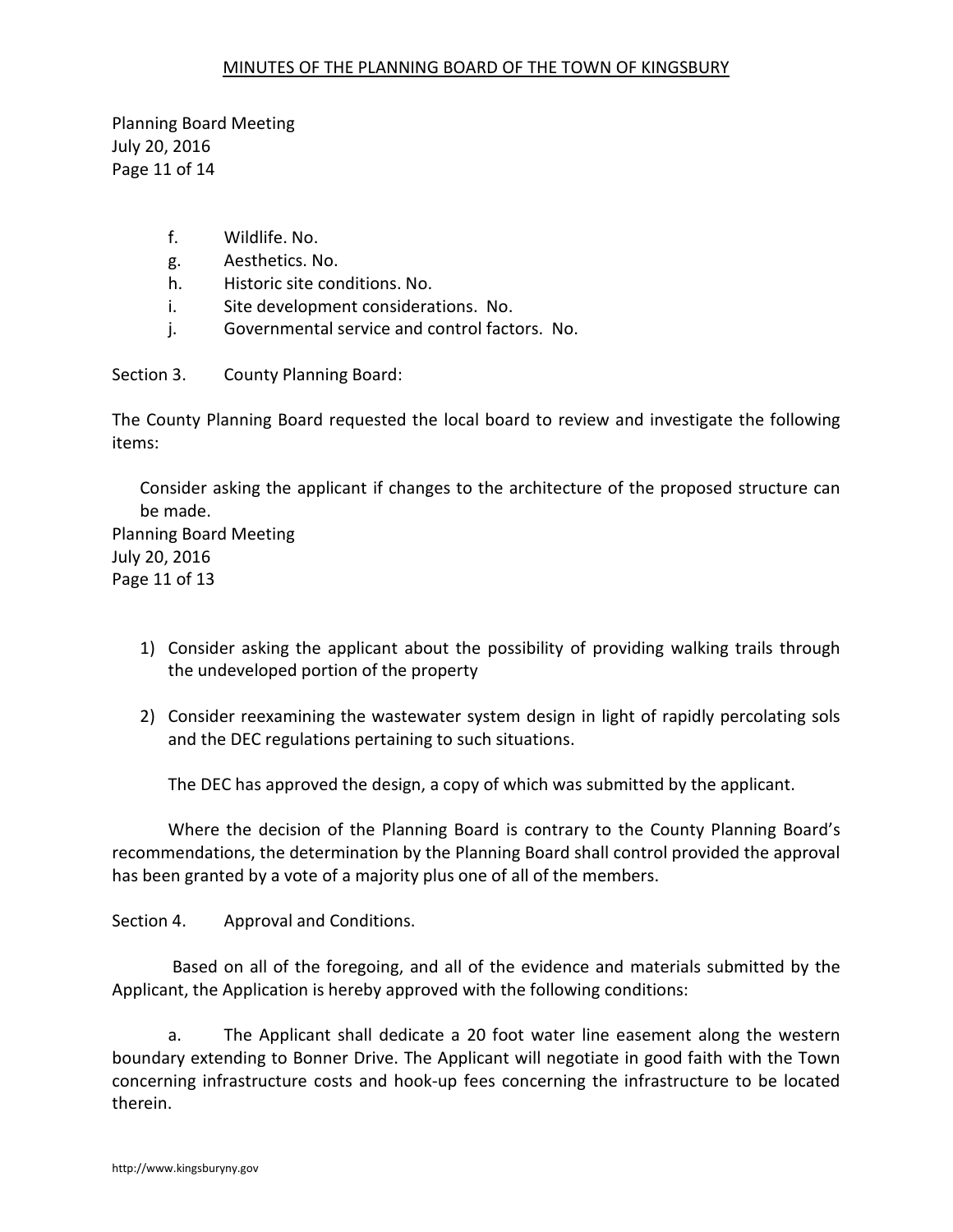Planning Board Meeting July 20, 2016 Page 12 of 14

 b. The Applicant shall repair and/or replace the concrete sidewalk, with concrete sidewalks located along Dix Avenue extending the full width of the property. The Applicant shall also provide ADA compliant sidewalks and crosswalks connecting the apartment building with the existing sidewalks located on Queens Drive.

 c. All representations made by the Applicant and the agent to the Planning Board shall also be a condition hereto.

Section 5. This resolution shall take effect immediately.

PRESENT: Robert A. Dingman, Chairman Justin Fehl David Gauci Todd Murphy Timothy LaSarso

AYES: 5 NAYES: 0 ABSENT: 2 ABSTAIN: 0

> 5. **SKETCH PLAN REVIEW** Joseph Locke, Joe's Super Auto Clean and Light Mechanical contract vendee of Tax Map # 154.8-1-26 commonly known as 3606-3614 Burgoyne Avenue, Kingsbury, located in Zoning District COM-1A, Commercial District, for Site Plan Review for a proposal to operate Joe's Super Auto Clean Business with light mechanical at this location. Plans for proposal are available at Kingsbury Town Hall, 6 Michigan Street, Hudson Falls, New York during regular business hours.

Chairman Dingman introduced Joseph Locke, contract vendee and Mark Reynolds, Agent Executor, Estate of Henry J. Caputo to address the Board.

Mr. Reynolds stated he does not have an actual drawing from his surveyor for tonight's meeting. He had a floor mark plan of the East Side property at 3606-3614 Burgoyne Avenue.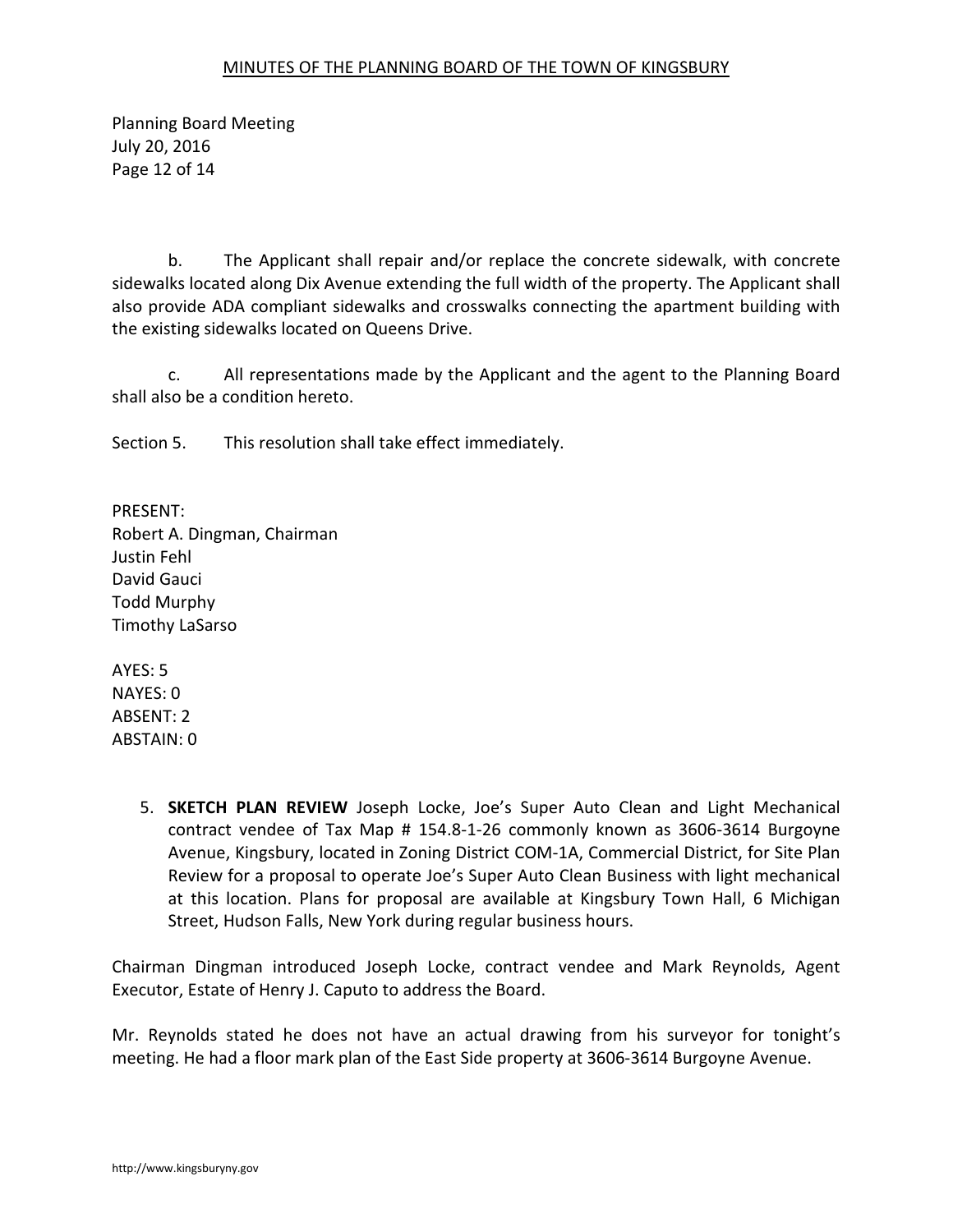Planning Board Meeting July 20, 2016 Page 13 of 14

They came before the Board a little over a year ago with a project for Chris Cook, Platinum Transportation Group, for the front half of the building. Mr. Reynolds stated they have the back half of the building that they have rehabbed. Joe Locke would like to operate a car detailing business and light repairs at this location. He primarily does work for two (2) wholesalers. He doesn't generally do work for the general public, so there would not be general public traffic at this location.

Chairman Dingman stated he had asked for more details prior to this meeting showing exactly what Mr. Locke would be doing there. These were not provided.

Chairman Dingman asked Mr. Locke to explain what he planned to do with the space and advised him that a detailed written statement is required as part of the application.

Mr. Locke stated auto detailing from start to finish. He does this work for two (2) wholesalers and one dealership.

Chairman Dingman questioned if people came to the door and wanted their car detailed would Mr. Locke do the work.

Mr. Locke stated no he would not be.

Mr. Locke stated he does light mechanical work. Some of his customers want him to get the vehicles fixed to pass inspection. Examples of the work would be brakes, wheel bearings, nothing major. No oil changes, no engine changes, no fuel jobs.

Chairman Dingman stated that would be part of stipulation in granting this project.

Chairman Dingman questioned Mr. Reynolds if he has spoken to DEC.

Mr. Reynolds stated he did not speak to DEC; he spoke to NYS Attorney General on July 19, 2016 to find out what news there was being James Marro passed away on June 24, 2016. They are looking at a couple of different avenues.

Chairman Dingman stated there are new members on the Board that were not here when Chris Cook came before the Board. Chairman Dingman explained to the new members that there were some concerns among the Board relative to prospective tenants becoming liable for preexisting contamination and the impact of any future remediation on site by the DEC and/or Eastside as it would impact the proposal.